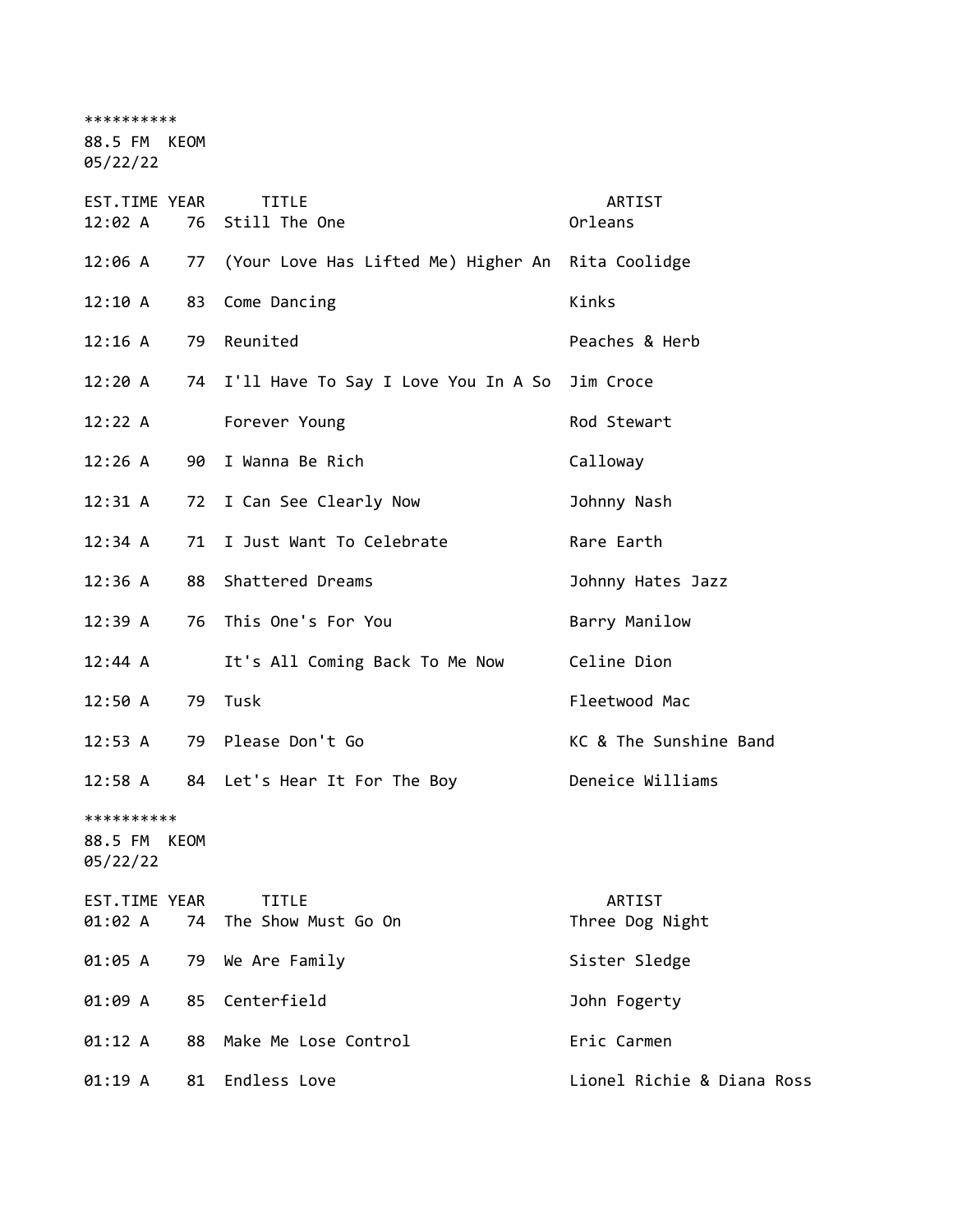| 01:23 A                                |    | 92 I Can't Dance                                     | Genesis            |
|----------------------------------------|----|------------------------------------------------------|--------------------|
| 01:27 A                                | 71 | Smiling Faces Sometimes                              | Undisputed Truth   |
| 01:30 A                                | 78 | Boogie Oogie Oogie                                   | A Taste Of Honey   |
| 01:33 A                                | 74 | Waterloo                                             | ABBA               |
| 01:36 A                                |    | 85 You're The Inspiration                            | Chicago            |
| 01:40 A                                |    | 81 Boy From New York City                            | Manhattan Transfer |
| 01:44 A                                |    | Am I The Same Girl                                   | Swing Out Sister   |
| 01:48 A                                |    | 70 Evil Ways                                         | Santana            |
| 01:51 A                                |    | Nightingale                                          | Carole King        |
| 01:54 A                                |    | 76 Rock And Roll Music                               | Beach Boys         |
| 01:58 A                                |    | 72 Hurting Each Other                                | Carpenters         |
| **********<br>88.5 FM KEOM<br>05/22/22 |    |                                                      |                    |
|                                        |    |                                                      |                    |
| EST.TIME YEAR<br>02:01 A               | 74 | <b>TITLE</b><br>The Air That I Breathe               | ARTIST<br>Hollies  |
| 02:04 A                                | 72 | I'll Be Around                                       | Spinners           |
| 02:07 A                                | 82 | Caught Up In You                                     | .38 Special        |
| 02:12 A                                |    | I'm Just A Singer In A Rock And Rol Moody Blues      |                    |
| 02:17 A                                |    | 70 Signed, Sealed, Delivered I'm Yours Stevie Wonder |                    |
| 02:20 A                                | 75 | This Will Be                                         | Natalie Cole       |
| 02:22 A                                |    | Healing Hands                                        | Elton John         |
| 02:26 A                                | 92 | Make It Happen                                       | Mariah Carey       |
| 02:31 A                                | 74 | Kung Fu Fighting                                     | Carl Douglas       |
| 02:34 A                                | 75 | Heat Wave                                            | Linda Ronstadt     |
| 02:37 A                                | 84 | All I Need                                           | Jack Wagner        |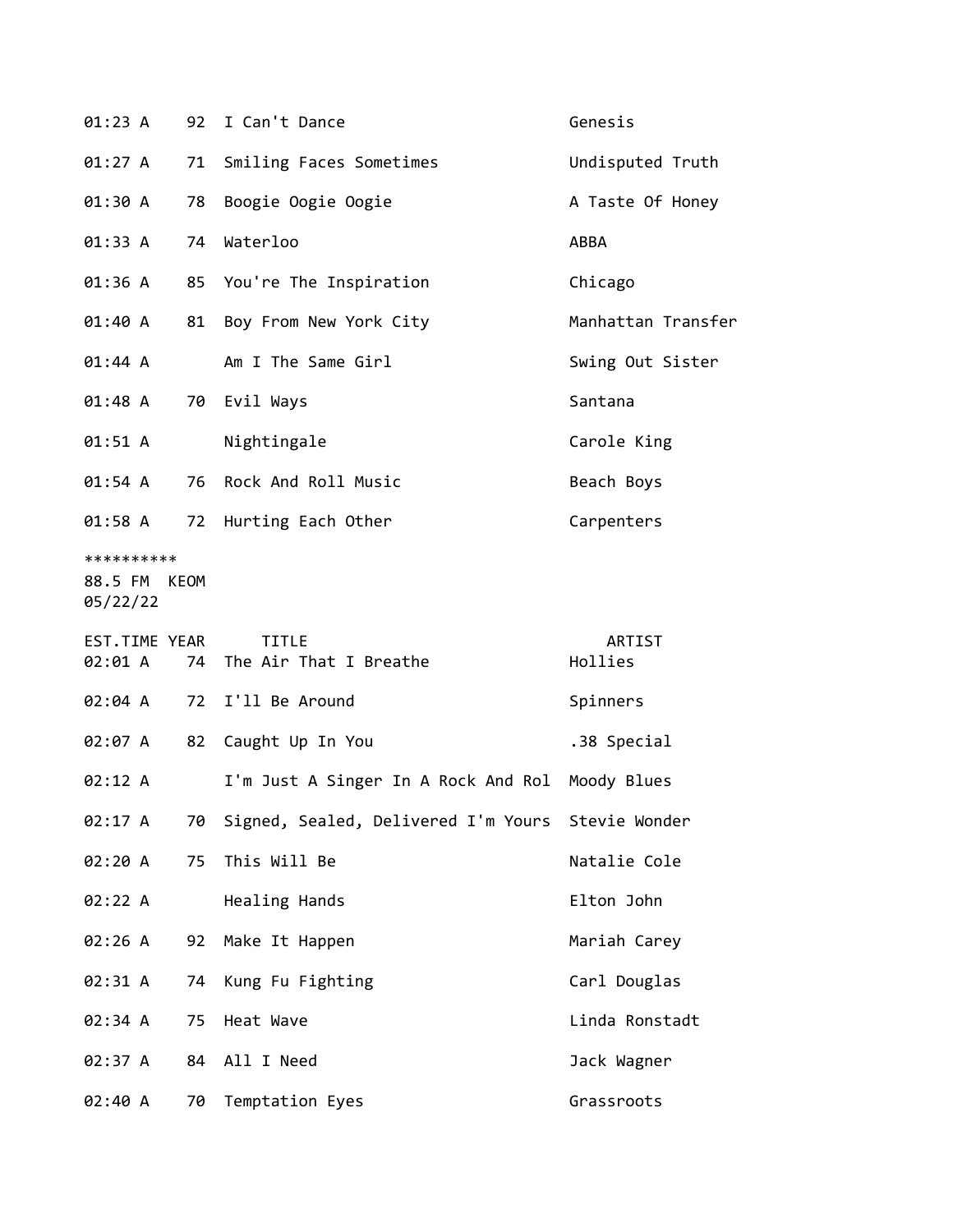| 02:44 A                                |    | 92 Remember The Time                   | Michael Jackson    |
|----------------------------------------|----|----------------------------------------|--------------------|
| 02:48 A                                | 71 | Draggin' The Line                      | Tommy James        |
| 02:50 A                                |    | What's Goin' On                        | Marvin Gaye        |
| 02:54 A                                |    | 77 You Made Me Believe In Magic        | Bay City Rollers   |
| 02:56 A                                |    | 81 Turn Your Love Around               | George Benson      |
| **********<br>88.5 FM KEOM<br>05/22/22 |    |                                        |                    |
| EST.TIME YEAR<br>03:01 A               |    | <b>TITLE</b><br>79 Love You Inside Out | ARTIST<br>Bee Gees |
| 03:05 A                                | 71 | Whatcha' See Is Whatcha' Get           | Dramatics          |
| 03:08 A                                | 75 | Rhinestone Cowboy                      | Glen Campbell      |
| 03:11 A                                |    | Casanova                               | Levert             |
| 03:17 A                                | 74 | Laughter In The Rain                   | Neil Sedaka        |
| 03:20 A                                | 72 | Burning Love                           | Elvis Presley      |
| 03:22 A                                | 89 | Everlasting Love                       | Howard Jones       |
| 03:26 A                                | 91 | That's What Love Is For                | Amy Grant          |
| 03:30 A                                | 74 | Sundown                                | Gordon Lightfoot   |
| 03:34 A                                | 80 | The Long Run                           | Eagles             |
| 03:37 A                                |    | Girl I'm Gonna Miss You                | Milli Vanilli      |
| 03:42 A                                |    | 78 Songbird                            | Barbra Streisand   |
| 03:47 A                                |    | Crush                                  | Jennifer Paige     |
| 03:50 A                                | 72 | You Don't Mess Around With Jim         | Jim Croce          |
| 03:53 A                                | 72 | Use Me                                 | Bill Withers       |
| 03:56 A                                |    | I'll Meet You Halfway                  | Partridge Family   |
| **********                             |    |                                        |                    |
| 88.5 FM KEOM                           |    |                                        |                    |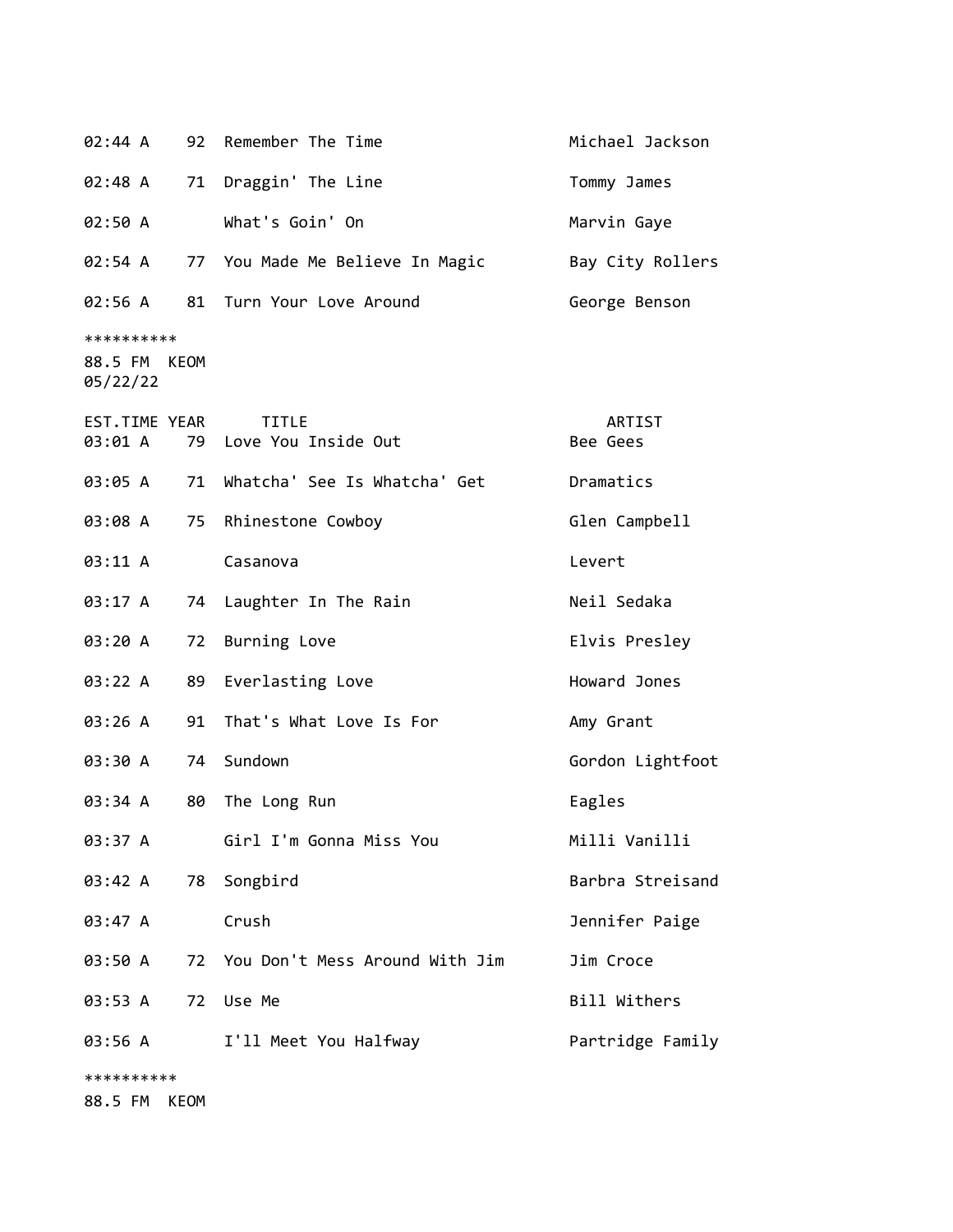05/22/22

| EST.TIME YEAR<br>04:01 A          |      |    | <b>TITLE</b><br>77 Here You Come Again | ARTIST<br>Dolly Parton        |
|-----------------------------------|------|----|----------------------------------------|-------------------------------|
| 04:04 A                           |      |    | 76 Say You Love Me                     | Fleetwood Mac                 |
| 04:08 A                           |      | 77 | Keep It Comin' Love                    | KC & The Sunshine Band        |
| 04:12 A                           |      |    | Hold On To My Love                     | Jimmy Ruffin                  |
| 04:17 A                           |      |    | 71 Brand New Key                       | Melanie                       |
| 04:19 A                           |      | 72 | Summer Breeze                          | Seals & Crofts                |
| 04:23 A                           |      |    | 81 She's A Bad Mama Jama               | Carl Carlton                  |
| 04:28 A                           |      | 73 | Will It Go 'Round In Circles           | Billy Preston                 |
| 04:32 A                           |      |    | 75 I Love Music                        | 0'Jays                        |
| 04:35 A                           |      |    | 89 Real Love                           | Jody Watley                   |
| 04:40 A                           |      |    | 72 I Saw The Light                     | Todd Rundgren                 |
| 04:44 A                           |      |    | The Boy Is Mine                        | Brandy with Monica            |
| 04:47 A                           |      |    | Love Me For A Reason                   | Osmonds                       |
| 04:51 A                           |      | 70 | Bridge Over Troubled Water             | Simon & Garfunkel             |
| 04:56 A                           |      | 78 | Jack And Jill                          | Raydio                        |
| **********<br>88.5 FM<br>05/22/22 | KEOM |    |                                        |                               |
| EST.TIME YEAR<br>05:01 A          |      |    | <b>TITLE</b><br>76 Afternoon Delight   | ARTIST<br>Starland Vocal Band |
| 05:04 A                           |      |    | Only Love Is Real                      | Carole King                   |
| 05:07 A                           |      | 72 | You Ought To Be With Me                | Al Green                      |
| 05:10 A                           |      | 88 | Holding On                             | Steve Winwood                 |
| 05:16 A                           |      | 90 | Come Back To Me                        | Janet Jackson                 |
| 05:21 A                           |      | 72 | Could It Be I'm Falling In Love        | Spinners                      |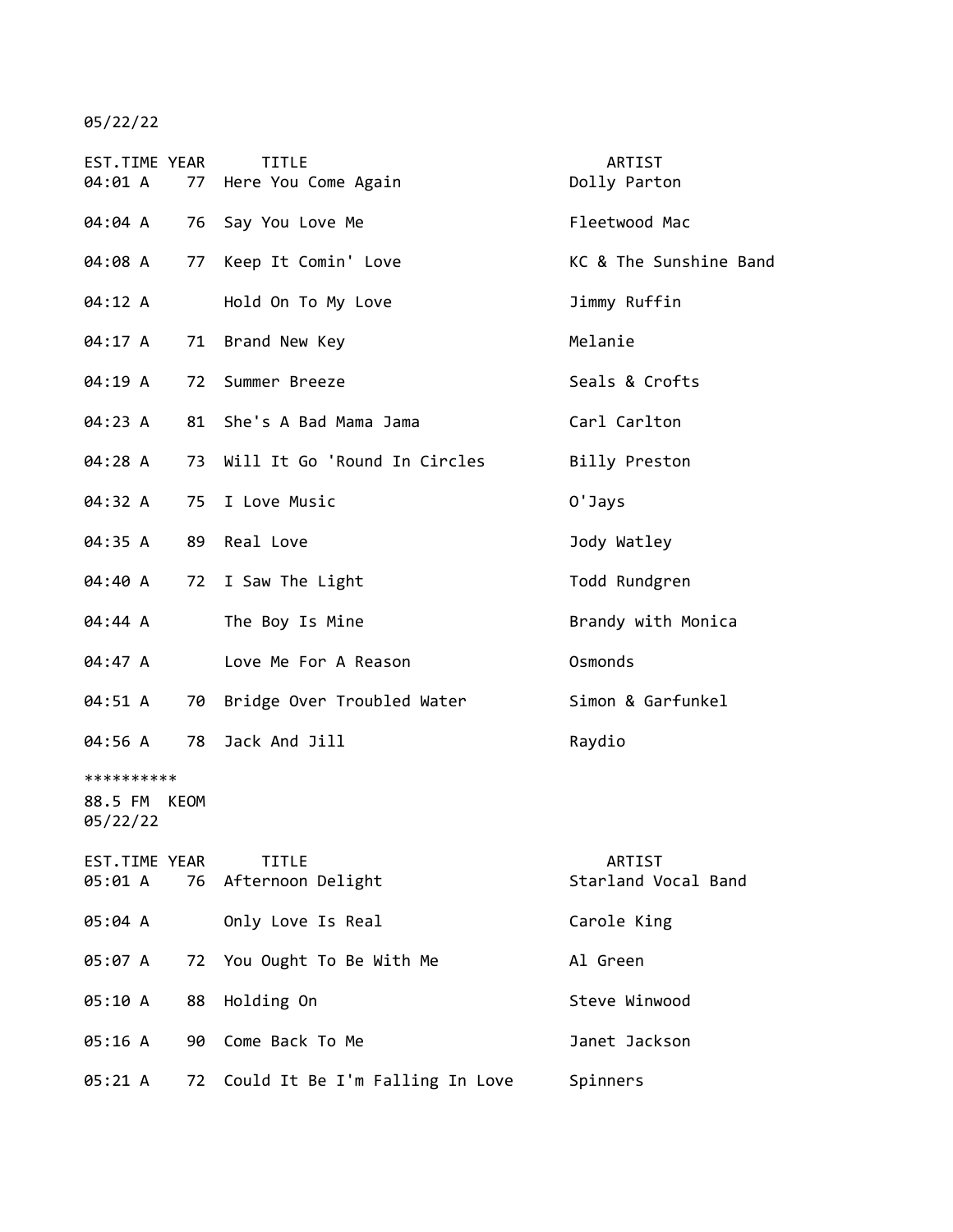05:25 A 82 Ebony & Ivory Paul McCartney & Stevie Wonder 05:28 A The Night Chicago Died Paper Lace 05:32 A She's Playing Hard To Get Hi-Five 05:36 A 88 Get Outta My Dreams Get Into My Car Billy Ocean 05:40 A 70 Express Yourself Charles Wright & The Watts 103 Street Rhythm Band 05:44 A 92 How Do You Talk To An Angel Heights 05:48 A 71 Got To Be There Michael Jackson 05:51 A 75 All By Myself **Example 2018** Eric Carmen 05:56 A 79 Better Love Next Time Contract Dr. Hook \*\*\*\*\*\*\*\*\*\* 88.5 FM KEOM 05/22/22 EST.TIME YEAR TITLE THE REST.TIME YEAR 06:00 A 75 Love Rollercoaster CD 0hio Players 06:02 A 71 Mercy Mercy Me (The Ecology) Marvin Gaye 06:06 A 73 Last Song extending the Edward Bear 06:09 A I Like It Dino 06:12 A 72 Living In A House Divided Cher 06:16 A Love On A Two-Way Street Moments 06:20 A 79 The Logical Song Supertramp 06:24 A 83 I'm Still Standing Elton John 06:27 A Real, Real, Real Jesus Jones 06:30 A 77 Nobody Does It Better Carly Simon 06:33 A 75 How Sweet It Is To Be Loved By You James Taylor 06:37 A 82 Hungry Like The Wolf **Duran Duran** 06:40 A 77 Long Time Boston 06:44 A 90 Vision Of Love Mariah Carey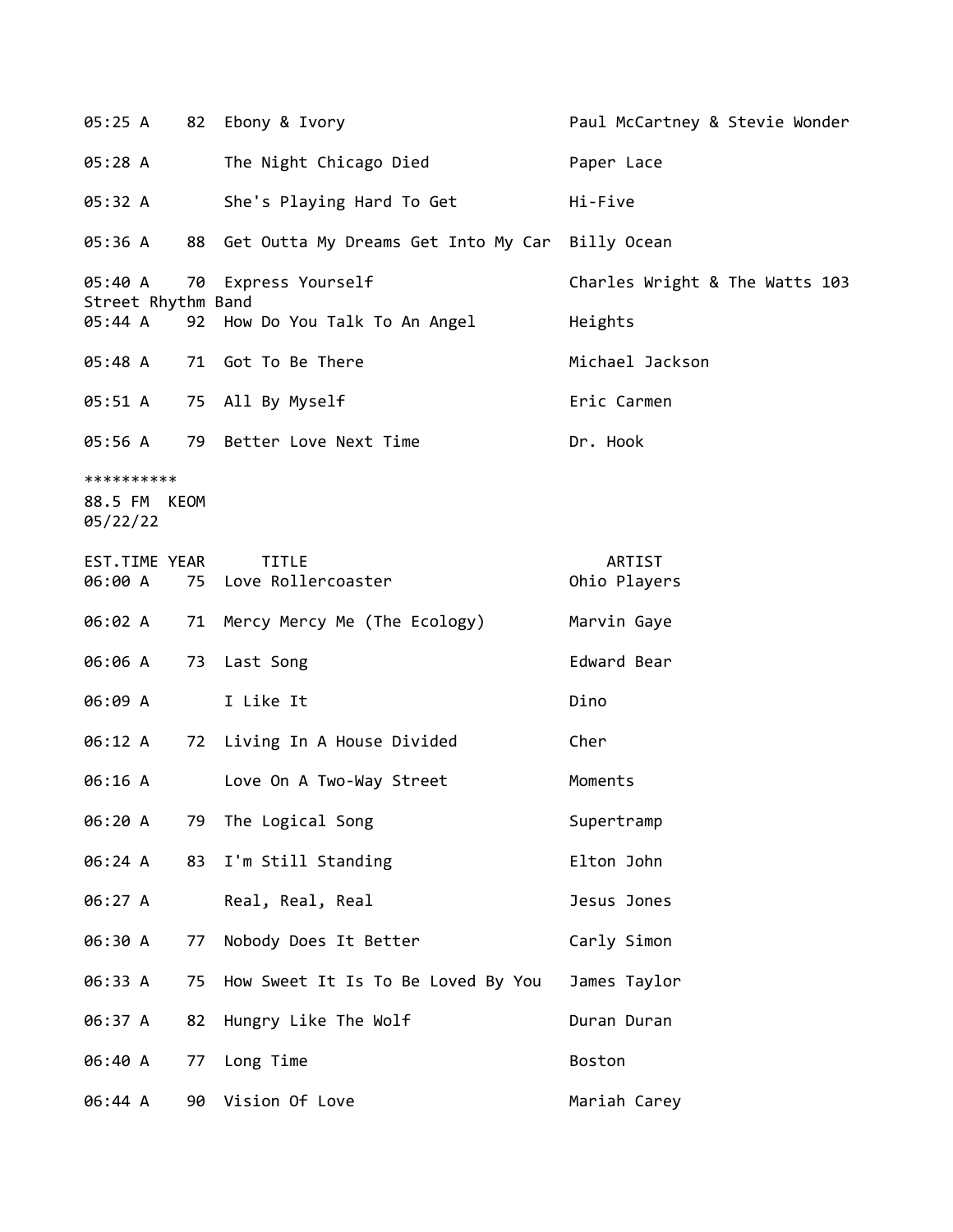| 06:47 A                           | 73          | My Music                       | Loggins & Messina           |
|-----------------------------------|-------------|--------------------------------|-----------------------------|
| 06:51 A                           | 74          | Rock The Boat                  | Hues Corporation            |
| 06:54 A                           | 76          | Turn The Beat Around           | Vicki Sue Robinson          |
| **********<br>88.5 FM<br>05/22/22 | KEOM        |                                |                             |
| EST.TIME YEAR<br>07:00 A          | 76          | <b>TITLE</b><br>Dancing Queen  | ARTIST<br>ABBA              |
| 07:03 A                           | 73          | I Got A Name                   | Jim Croce                   |
| 07:06 A                           |             | 80 Sailing                     | Christopher Cross           |
| 07:11 A                           | 72          | Do It Again                    | Steely Dan                  |
| 07:17 A                           | 71          | Lonely Days                    | Bee Gees                    |
| 07:21 A                           |             | I Don't Wanna Fight            | Tina Turner                 |
| 07:25A                            | 78          | Baby Hold On                   | Eddie Money                 |
| 07:29 A                           | 87          | Only In My Dreams              | Debbie Gibson               |
| 07:34 A                           |             | 74 You Ain't Seen Nothing Yet  | Bachman-Turner Overdrive    |
| 07:38 A                           | 70          | I Hear You Knocking            | Dave Edmunds                |
| 07:41 A                           | 80          | It's Still Rock And Roll To Me | Billy Joel                  |
| 07:44 A                           | 79          | Love Takes Time                | Orleans                     |
| 07:48 A                           |             | 77 Southern Nights             | Glen Campbell               |
| 07:51 A                           | 82          | Gypsy                          | Fleetwood Mac               |
| 07:54 A                           |             | Crimson & Clover               | Joan Jett & The Blackhearts |
| 07:58 A                           | 87          | Need You Tonight               | <b>INXS</b>                 |
| **********<br>88.5 FM<br>05/22/22 | <b>KEOM</b> |                                |                             |
| EST.TIME YEAR<br>08:01 A          | 71          | <b>TITLE</b><br>Peace Train    | ARTIST<br>Cat Stevens       |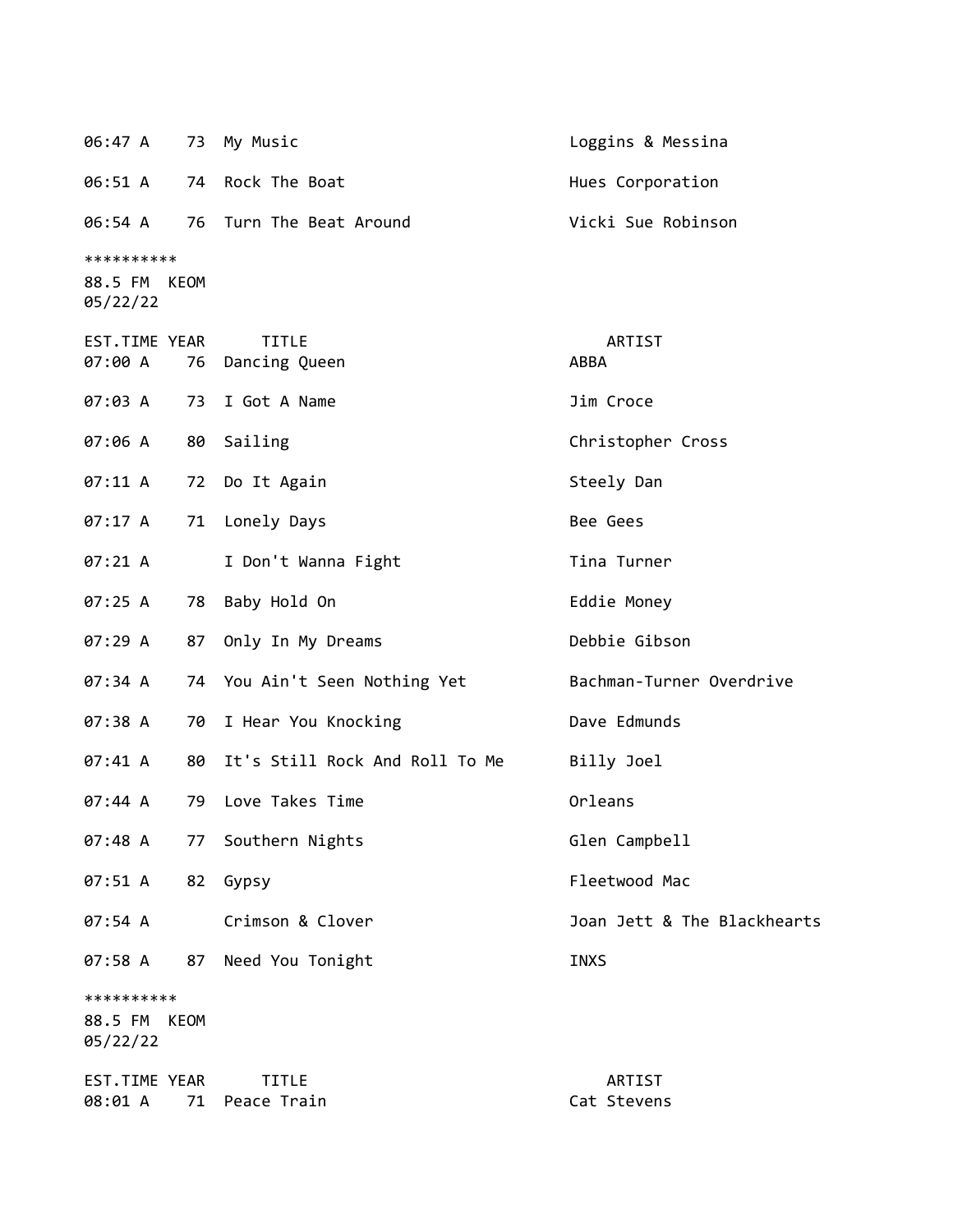| 08:04 A                                |    | 75 Before The Next Teardrop Falls               | Freddy Fender             |
|----------------------------------------|----|-------------------------------------------------|---------------------------|
| 08:07 A                                |    | Love Overboard                                  | Gladys Knight & The Pips  |
| 08:11 A                                | 84 | Wrapped Around Your Finger                      | Police                    |
| 08:18 A                                | 86 | The Way It Is                                   | Bruce Hornsby & The Range |
| 08:23 A                                | 95 | Run Around                                      | Blues Traveler            |
| 08:27 A                                | 75 | (Hey Won't You Play) Another Somebo B.J. Thomas |                           |
| 08:31 A                                | 72 | <b>Brandy</b>                                   | Looking Glass             |
| 08:34 A                                | 75 | They Just Can't Stop It The (Games              | Spinners                  |
| 08:37 A                                | 80 | Magic                                           | Olivia Newton-John        |
| 08:42 A                                | 83 | Separate Ways (Worlds Apart)                    | Journey                   |
| 08:48 A                                | 91 | The Promise Of A New Day                        | Paula Abdul               |
| 08:53 A                                | 78 | Time Passages                                   | Al Stewart                |
| 08:58 A                                | 74 | Nothing From Nothing                            | Billy Preston             |
| **********<br>88.5 FM KEOM<br>05/22/22 |    |                                                 |                           |
| <b>EST.TIME YEAR</b><br>09:01 A        | 71 | <b>TITLE</b><br>Sweet City Woman                | ARTIST<br>Stampeders      |
| 09:04 A                                | 72 | Song Sung Blue                                  | Neil Diamond              |
| 09:07 A                                | 84 | They Don't Know                                 | Tracey Ullman             |
| 09:10 A                                | 77 | We Just Disagree                                | Dave Mason                |
| 09:15 A                                | 76 | Kiss And Say Goodbye                            | Manhattans                |
| 09:18 A                                | 71 | Never Can Say Goodbye                           | Jackson 5                 |
| 09:21 A                                |    | Domino Dancing                                  | Pet Shop Boys             |
| 09:25 A                                | 90 | Alright                                         | Janet Jackson             |
| 09:30 A                                | 77 | Car Wash                                        | Rose Royce                |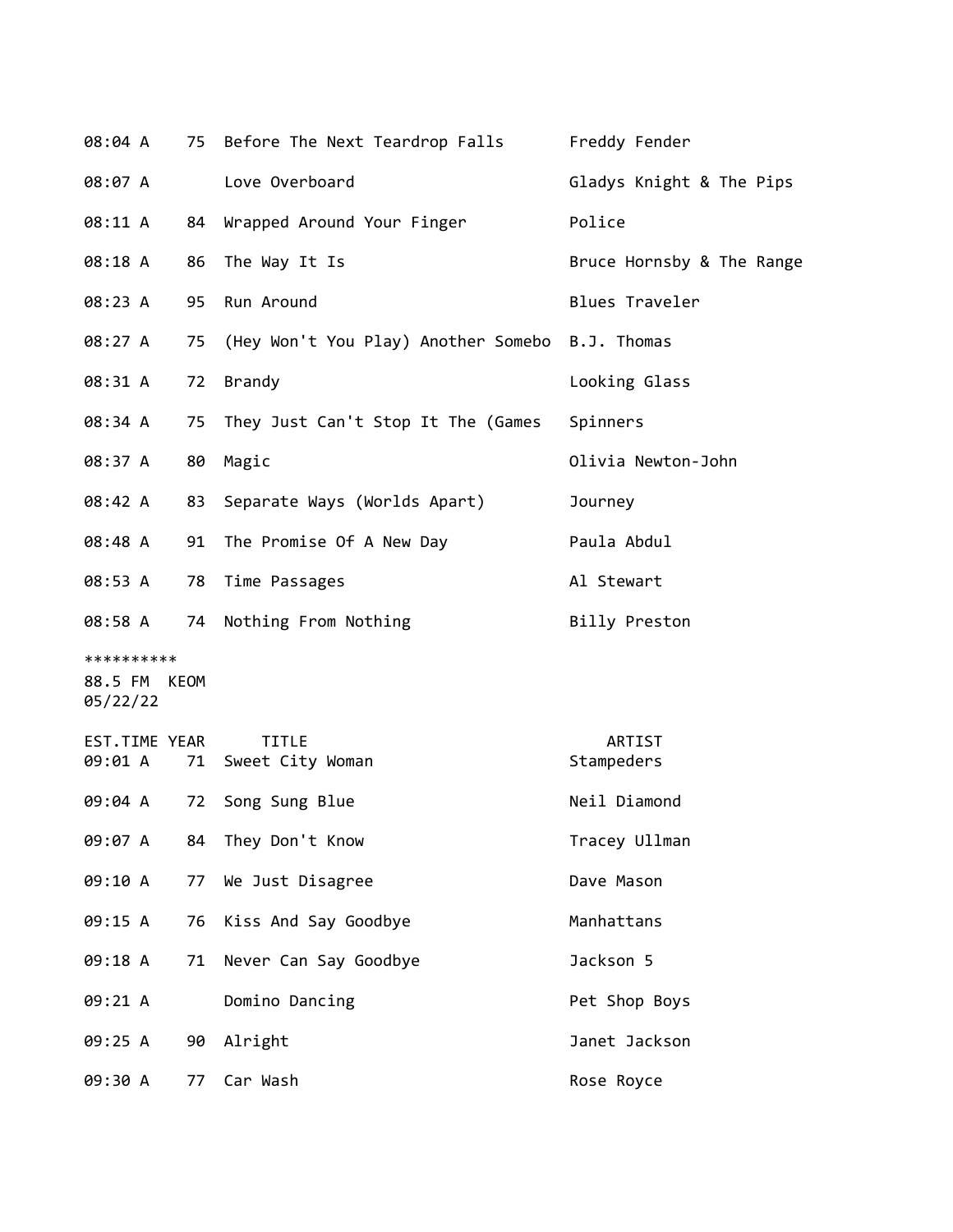| 09:33 A                                | 78 | I Was Made For Dancin'           | Leif Garrett                     |
|----------------------------------------|----|----------------------------------|----------------------------------|
| 09:37 A                                | 89 | So Alive                         | Love And Rockets                 |
| 09:41 A                                | 75 | Mexico                           | James Taylor                     |
| 09:45 A                                |    | 95 Exhale (Shoop Shoop)          | Whitney Houston                  |
| 09:49 A                                |    | Devil Woman                      | Cliff Richard                    |
| 09:52 A                                |    | 76 You Don't Have To Be A Star   | Marilyn McCoo & Billy Davis, Jr. |
| 09:56 A 73 Rock On                     |    |                                  | David Essex                      |
| **********<br>88.5 FM KEOM<br>05/22/22 |    |                                  |                                  |
| EST.TIME YEAR<br>10:00 A               |    | <b>TITLE</b><br>79 Knock On Wood | ARTIST<br>Amii Stewart           |
| 10:04 A                                |    | 78 Disco Inferno                 | Trammps                          |
| 10:07 A                                |    | 77 Couldn't Get It Right         | Climax Blues Band                |
| 10:10 A                                |    | 88 Dial My Heart                 | Boys                             |
| 10:16 A                                |    | Columbia                         | Kenny Loggins                    |
| 10:21 A                                |    | 76 Fly Like An Eagle             | Steve Miller Band                |
| 10:24 A                                |    | Call To The Heart                | Giuffria                         |
| 10:29A                                 |    | 75 Fallin' In Love               | Hamilton, Joe Frank & Reynolds   |
| 10:32 A                                | 99 | All Star                         | Smash Mouth                      |
| 10:35 A                                | 88 | Two Hearts                       | Phil Collins                     |
| 10:39 A                                | 72 | My World                         | Bee Gees                         |
| 10:44 A                                |    | Downtown Train                   | Rod Stewart                      |
| $10:48$ A                              | 76 | Love Hurts                       | Nazareth                         |
| 10:51 A                                | 98 | Believe                          | Cher                             |
| 10:55 A                                |    | 72 Alone Again (Naturally)       | Gilbert O'Sullivan               |

\*\*\*\*\*\*\*\*\*\*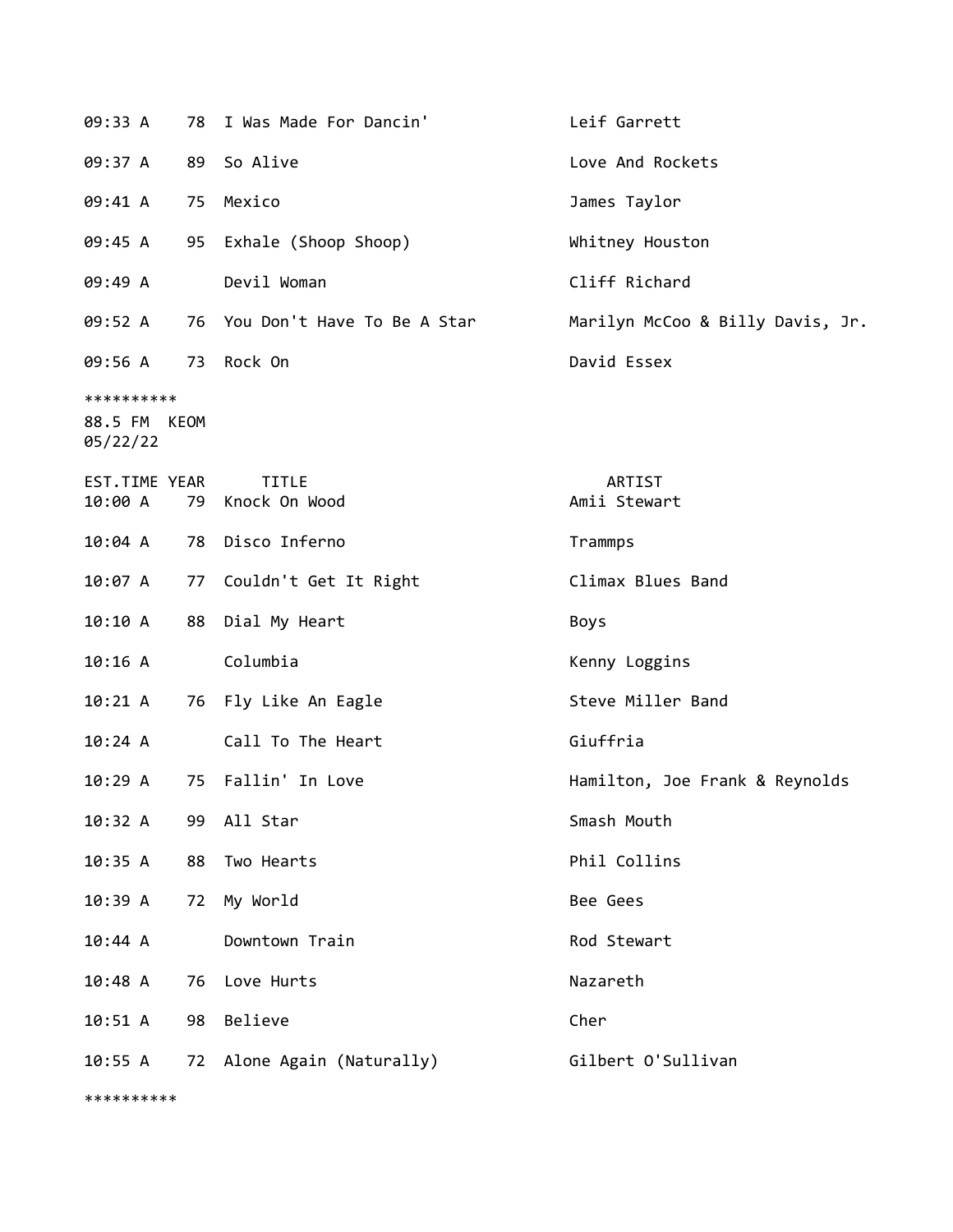88.5 FM KEOM 05/22/22

| EST.TIME YEAR<br>11:00 A               |    | <b>TITLE</b><br>74 Hooked On A Feeling | ARTIST<br><b>Blue Swede</b>   |
|----------------------------------------|----|----------------------------------------|-------------------------------|
| 11:02 A                                |    | 77 Stand Tall                          | Burton Cummings               |
| 11:06 A                                |    | 72 If You Don't Know Me By Now         | Harold Melvin & The Bluenotes |
| 11:09 A                                |    | I Wanna Go Back                        | Eddie Money                   |
| 11:15 A                                |    | 96 Un-Break My Heart                   | Toni Braxton                  |
| $11:19$ A                              |    | I Know I'm Losing You                  | Rare Earth                    |
| 11:23 A                                |    | Head Over Heals                        | $Go-Go's$                     |
| 11:26 A                                |    | 78 Groove Line                         | Heatwave                      |
| 11:32 A                                |    | 72 You're So Vain                      | Carly Simon                   |
| $11:36$ A                              |    | 91 Here I Am (Come And Take Me)        | <b>UB40</b>                   |
| 11:39A                                 |    | 87 Could've Been                       | Tiffany                       |
| 11:44 A                                |    | 94 The Sign                            | Ace Of Base                   |
| 11:47 A                                |    | 78 September                           | Earth, Wind & Fire            |
| $11:51$ A                              |    | The Final Countdown                    | Europe                        |
| 11:58 A 72 Oh Girl                     |    |                                        | Chi-Lites                     |
| **********<br>88.5 FM KEOM<br>05/22/22 |    |                                        |                               |
| EST.TIME YEAR<br>12:02 P               |    | <b>TITLE</b><br>Space Race             | ARTIST<br>Billy Preston       |
| 12:06 P                                | 79 | Heart Of Glass                         | Blondie                       |
| 12:09 P                                | 88 | Just Between You And Me                | Lou Gramm                     |
| $12:16$ P                              | 76 | Dream Weaver                           | Gary Wright                   |
| 12:19 P                                | 78 | Hot Blooded                            | Foreigner                     |
| 12:22 P                                | 85 | Along Comes A Woman                    | Chicago                       |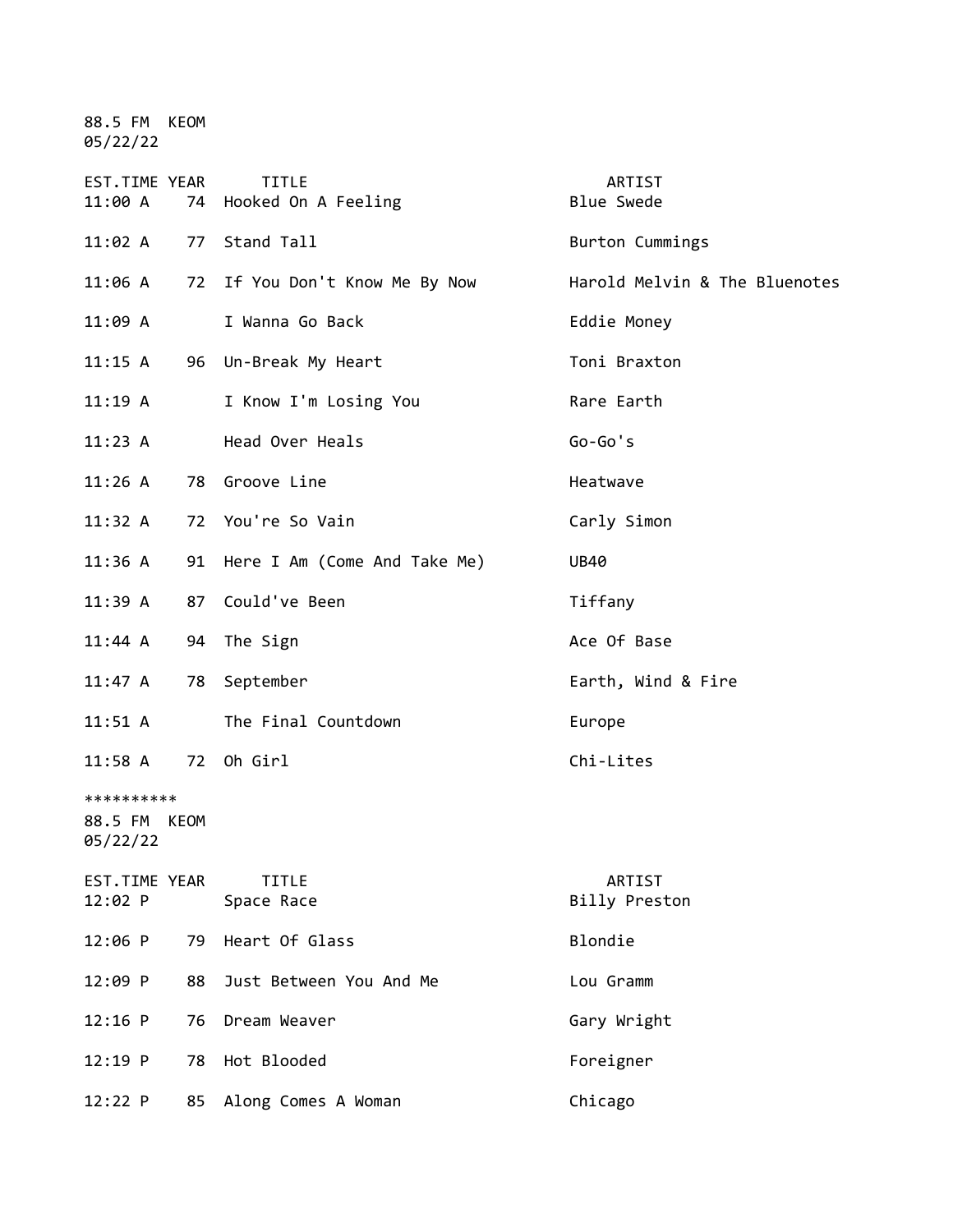| $12:26$ P                              |    | 92 King Of Wishful Thinking                        | Go West                    |
|----------------------------------------|----|----------------------------------------------------|----------------------------|
| 12:31 P                                |    | Theme From S.W.A.T.                                | Rhythm Heritage            |
| 12:33 P                                | 72 | It Never Rains In Southern Californ Albert Hammond |                            |
| $12:37$ P                              | 85 | Say You, Say Me                                    | Lionel Richie              |
| $12:41$ P                              | 77 | Knowing Me, Knowing You                            | ABBA                       |
| $12:46$ P                              |    | You Gotta Love Someone                             | Elton John                 |
| 12:51 P                                | 82 | Let It Whip                                        | Dazz Band                  |
| 12:59 P                                | 74 | Rock Your Baby                                     | George McCrae              |
| **********<br>88.5 FM KEOM<br>05/22/22 |    |                                                    |                            |
| EST.TIME YEAR<br>01:02 P               | 82 | <b>TITLE</b><br>Open Arms                          | ARTIST<br>Journey          |
| $01:05$ P                              | 79 | The Main Event                                     | Barbra Streisand           |
| 01:10 P                                | 94 | Misled                                             | Celine Dion                |
| $01:16$ P                              | 82 | Who Can It Be Now                                  | Men At Work                |
| 01:20 P                                | 78 | Love Is Like Oxygen                                | Sweet                      |
| $01:23$ P                              | 72 | Precious And Few                                   | Climax                     |
| $01:26$ P                              | 83 | Let's Dance                                        | David Bowie                |
| 01:30 P                                | 75 | It Only Takes A Minute                             | Tavares                    |
| 01:33 P                                | 72 | Motorcycle Mama                                    | Sailcat                    |
| 01:35 P                                | 92 | A Whole New World (Alladin's Theme)                | Peabo Bryson & Regina Bell |
| 01:41 P                                | 72 | Let's Stay Together                                | Al Green                   |
| 01:45 P                                | 85 | Never                                              | Heart                      |
| 01:49 P                                | 75 | Magic                                              | Pilot                      |
| 01:52 P                                | 75 | I'm On Fire                                        | Dwight Twilley Band        |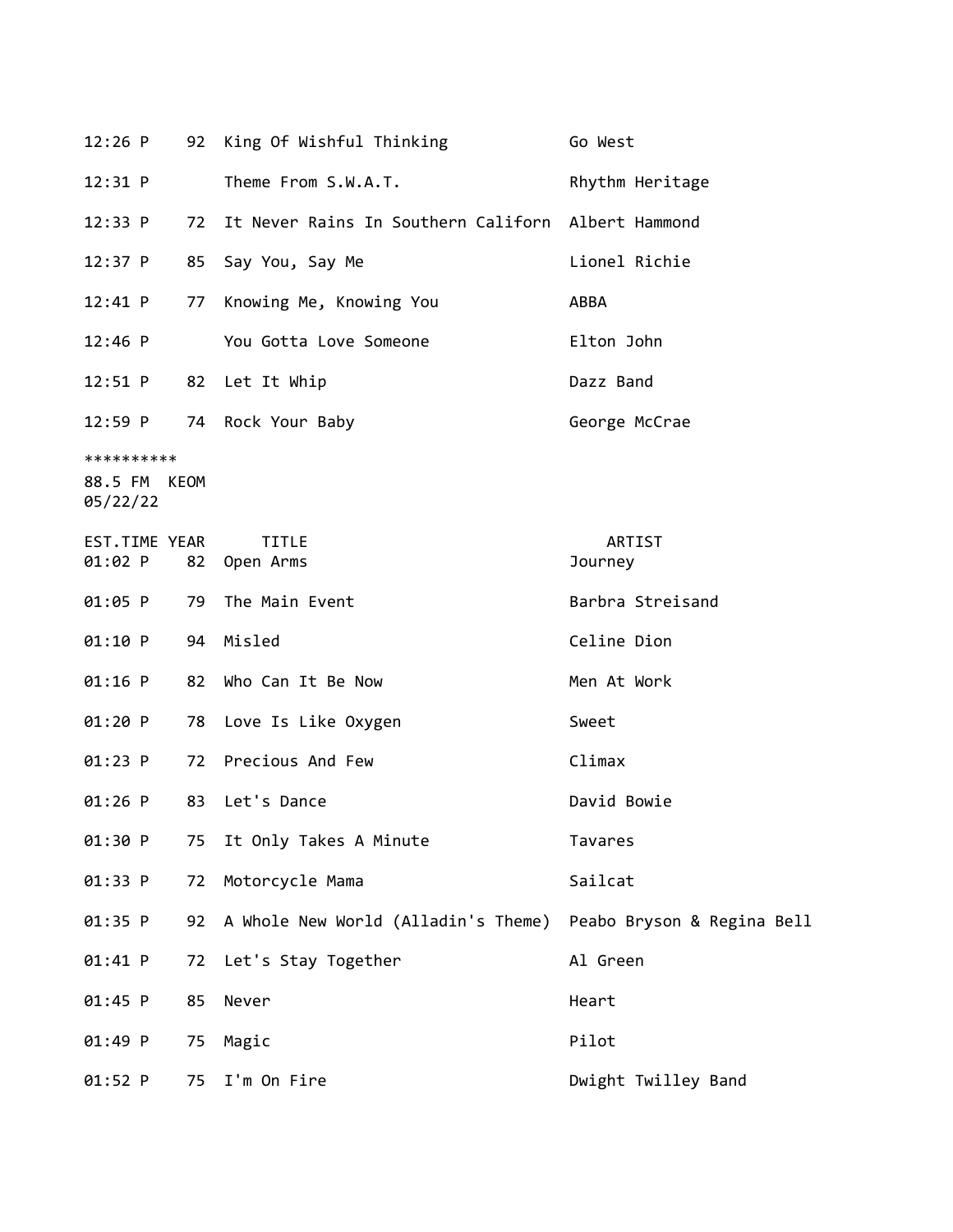\*\*\*\*\*\*\*\*\*\* 88.5 FM KEOM 05/22/22 EST.TIME YEAR TITLE ARTIST 02:02 P 79 Ladies Night Kool & The Gang 02:06 P 72 Everybody Plays The Fool Main Ingredient 02:09 P 80 Tired Of Toein' The Line The Rocky Burnett 02:12 P 74 Piano Man Billy Joel 02:17 P 72 Puppy Love Donny Osmond 02:19 P 73 My Maria B.W. Stevenson 02:22 P Wild Wild Life Talking Heads 02:25 P 93 Another Sad Love Song Toni Braxton 02:30 P 78 If I Can't Have You Yvonne Elliman 02:32 P 75 Dance With Me Orleans 02:36 P 83 Flashdance (What A Feeling) Irene Cara 02:39 P 74 Must've Got Lost 1. Geils Band 02:44 P True Colors **Phil Collins** 02:47 P 78 You Belong To Me Carly Simon 02:51 P 77 Don't Stop Fleetwood Mac 02:54 P 74 Lookin' For A Love Bobby Womack 02:56 P 86 What You Need INXS \*\*\*\*\*\*\*\*\*\* 88.5 FM KEOM 05/22/22 EST.TIME YEAR TITLE ARTIST 03:01 P 79 Ring My Bell **Anita Ward** Anita Ward 03:04 P 73 Stuck In The Middle With You Stealers Wheel

01:59 P 70 Ain't No Mountain High Enough (Shor Diana Ross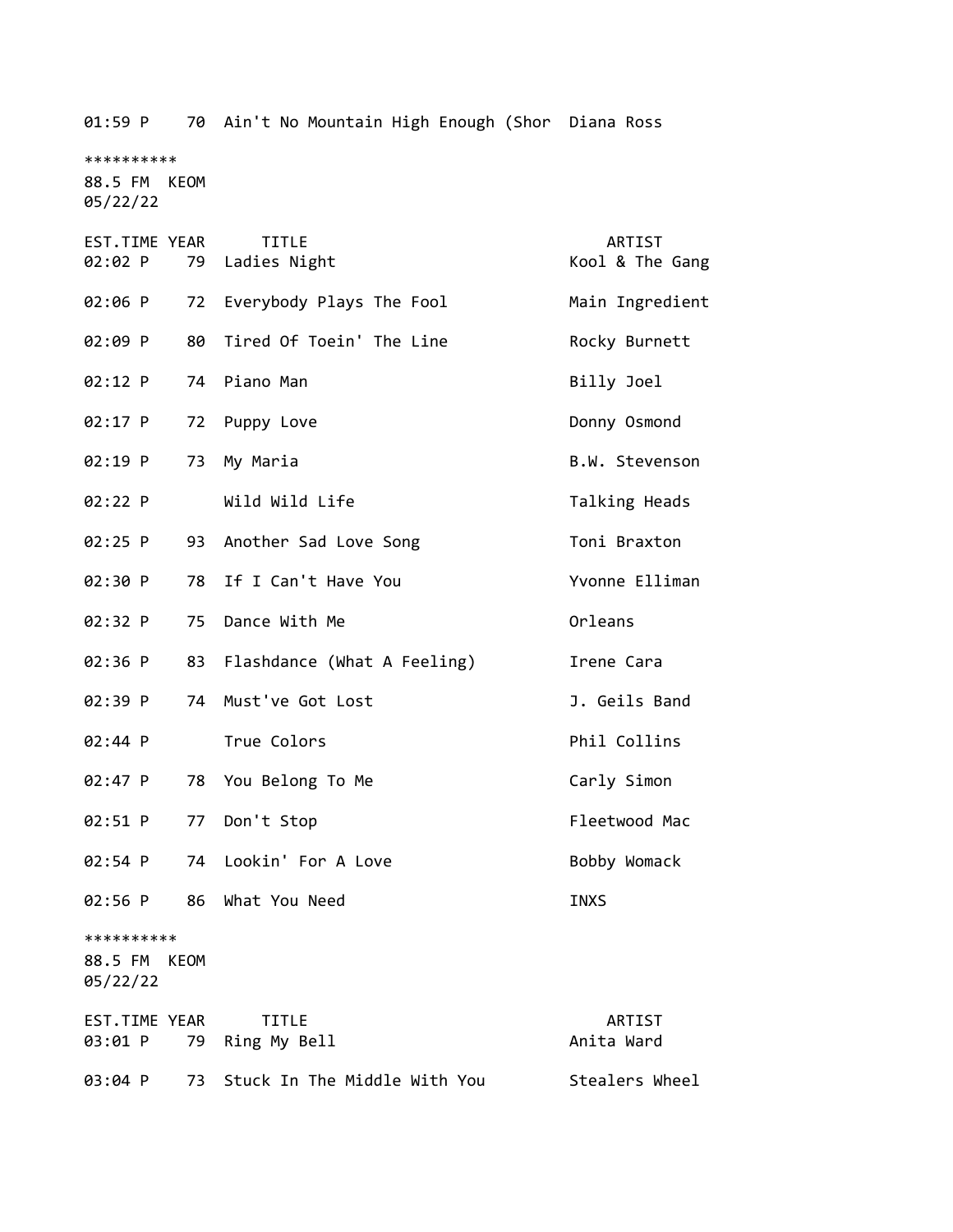| 03:07 P                                |    | MacArthur Park                                      | Donna Summer           |
|----------------------------------------|----|-----------------------------------------------------|------------------------|
| 03:11 P                                | 84 | New Song                                            | Howard Jones           |
| 03:17 P                                | 92 | Tears In Heaven                                     | Eric Clapton           |
| 03:21 P                                | 79 | Chuck E.'s In Love                                  | Rickie Lee Jones       |
| 03:25 P                                | 83 | What Ever Happened To Old Fashioned B.J. Thomas     |                        |
| 03:28 P                                | 70 | Thank You                                           | Sly & The Family Stone |
| 03:33 P                                |    | Quite Playing Games (With My Heart) Backstreet Boys |                        |
| 03:37 P                                | 86 | Danger Zone                                         | Kenny Loggins          |
| 03:40 P                                | 71 | Another Day                                         | Paul McCartney         |
| 03:44 P                                |    | 90 Love Will Lead You Back                          | Taylor Dayne           |
| 03:48 P                                | 70 | Black Magic Woman                                   | Santana                |
| 03:52 P                                | 76 | Let Your Love Flow                                  | Bellamy Brothers       |
| 03:55 P                                | 78 | Running On Empty                                    | Jackson Browne         |
| **********<br>88.5 FM KEOM<br>05/22/22 |    |                                                     |                        |
| EST.TIME YEAR<br>04:01 P               |    | <b>TITLE</b><br>82 We Got The Beat                  | ARTIST<br>$Go-Go's$    |
| 04:03 P                                | 74 | Longfellow Serenade                                 | Neil Diamond           |
| 04:07 P                                | 78 | Three Times A Lady                                  | Commodores             |
| 04:10 P                                | 81 | Is It You?                                          | Lee Ritenour           |
| 04:16 P                                |    | Typical Male                                        | Tina Turner            |
| 04:20 P                                | 92 | Good For Me                                         | Amy Grant              |
| 04:24 P                                | 74 | Lucy In The Sky With Diamonds                       | Elton John             |
| 04:32 P                                | 75 | Saturday Night                                      | Bay City Rollers       |
| 04:35 P                                | 78 | Use Ta Be My Girl                                   | 0'Jays                 |
| 04:38 P                                | 88 | Never Gonna Give You Up                             | Rick Astley            |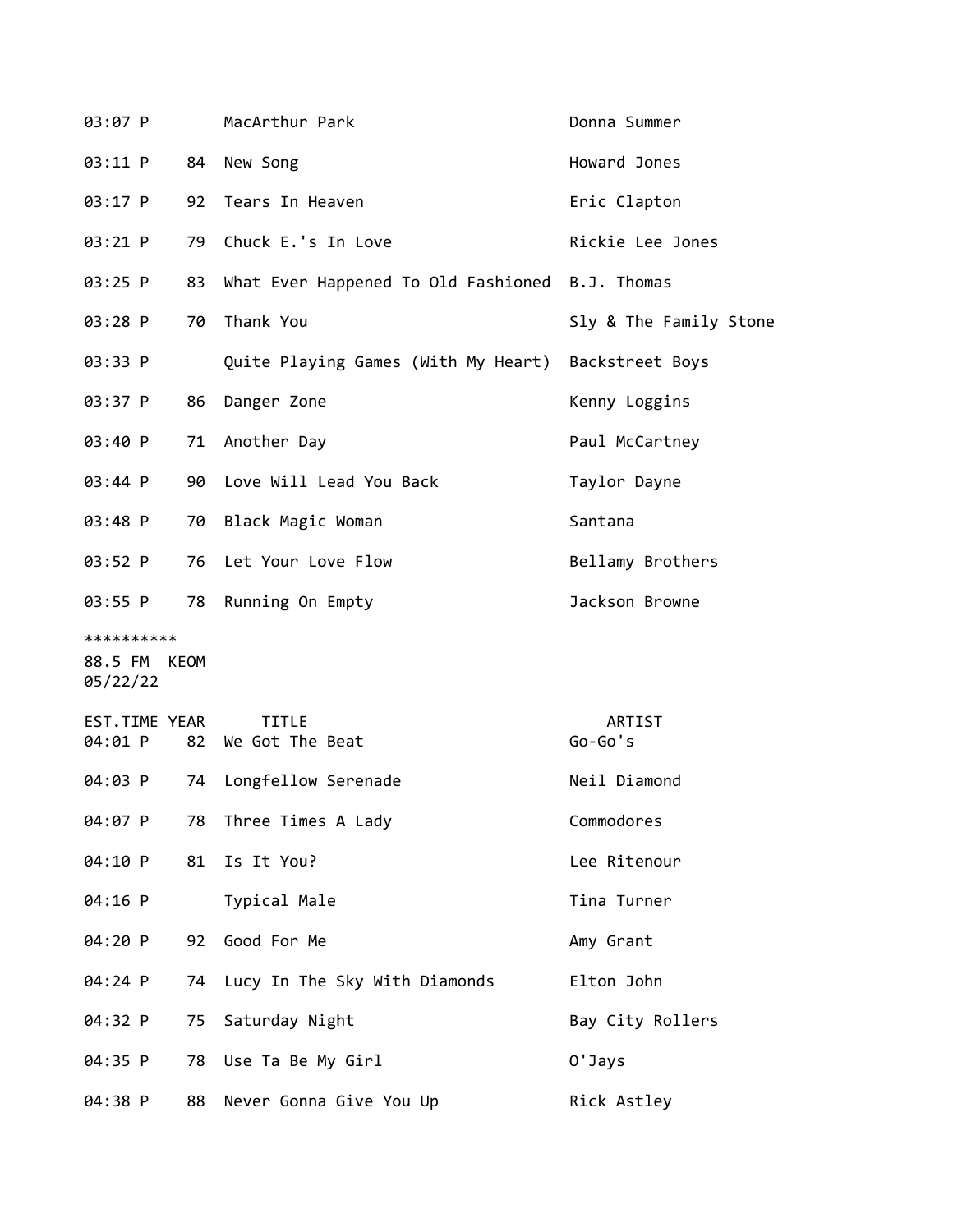| 04:42 P                                |             | If This Isn't Love                                | New Edition                        |
|----------------------------------------|-------------|---------------------------------------------------|------------------------------------|
| 04:46 P                                |             | Go The Distance                                   | Michael Bolton                     |
| 04:51 P                                |             | 73 I've Got To Use My Imagination                 | Gladys Knight & The Pips           |
| 04:54 P                                | 78          | Kiss You All Over                                 | Exile                              |
| 04:59 P                                |             | 72 Ben                                            | Michael Jackson                    |
| **********<br>88.5 FM KEOM<br>05/22/22 |             |                                                   |                                    |
| EST.TIME YEAR<br>05:01 P               |             | <b>TITLE</b><br>75 Evil Woman                     | ARTIST<br>Electric Light Orchestra |
| 05:05 P                                |             | 71 Ain't No Sunshine                              | Bill Withers                       |
| 05:07 P                                |             | 88 Don't Be Cruel                                 | Cheap Trick                        |
| 05:10 P                                |             | Bad Case Of Loving You (Doctor, Doc Robert Palmer |                                    |
| 05:15 P                                | 73          | Delta Dawn                                        | Helen Reddy                        |
| 05:18 P                                |             | 74 If You Love Me (Let Me Know)                   | Olivia Newton-John                 |
| 05:21 P                                |             | Happy Together                                    | Nylons                             |
| 05:24 P                                |             | All This Time                                     | Sting                              |
| 05:29 P                                |             | 72 Me And Mrs. Jones                              | Billy Paul                         |
| 05:33 P                                | 72          | I'm Stone In Love With You                        | Stylistics                         |
| 05:36 P                                | 89          | Cold Hearted                                      | Paula Abdul                        |
| 05:39 P                                | 76          | Fanny (Be Tender With My Love)                    | Bee Gees                           |
| 05:45 P                                |             | Lately                                            | Divine                             |
| 05:49 P                                |             | 79 Love Is The Answer                             | England Dan & John Ford Coley      |
| 05:53 P                                | 71          | One Bad Apple                                     | Osmonds                            |
| 05:56 P                                |             | 74 Mockingbird                                    | Carly Simon & James Taylor         |
| **********                             |             |                                                   |                                    |
| 88.5 FM                                | <b>KEOM</b> |                                                   |                                    |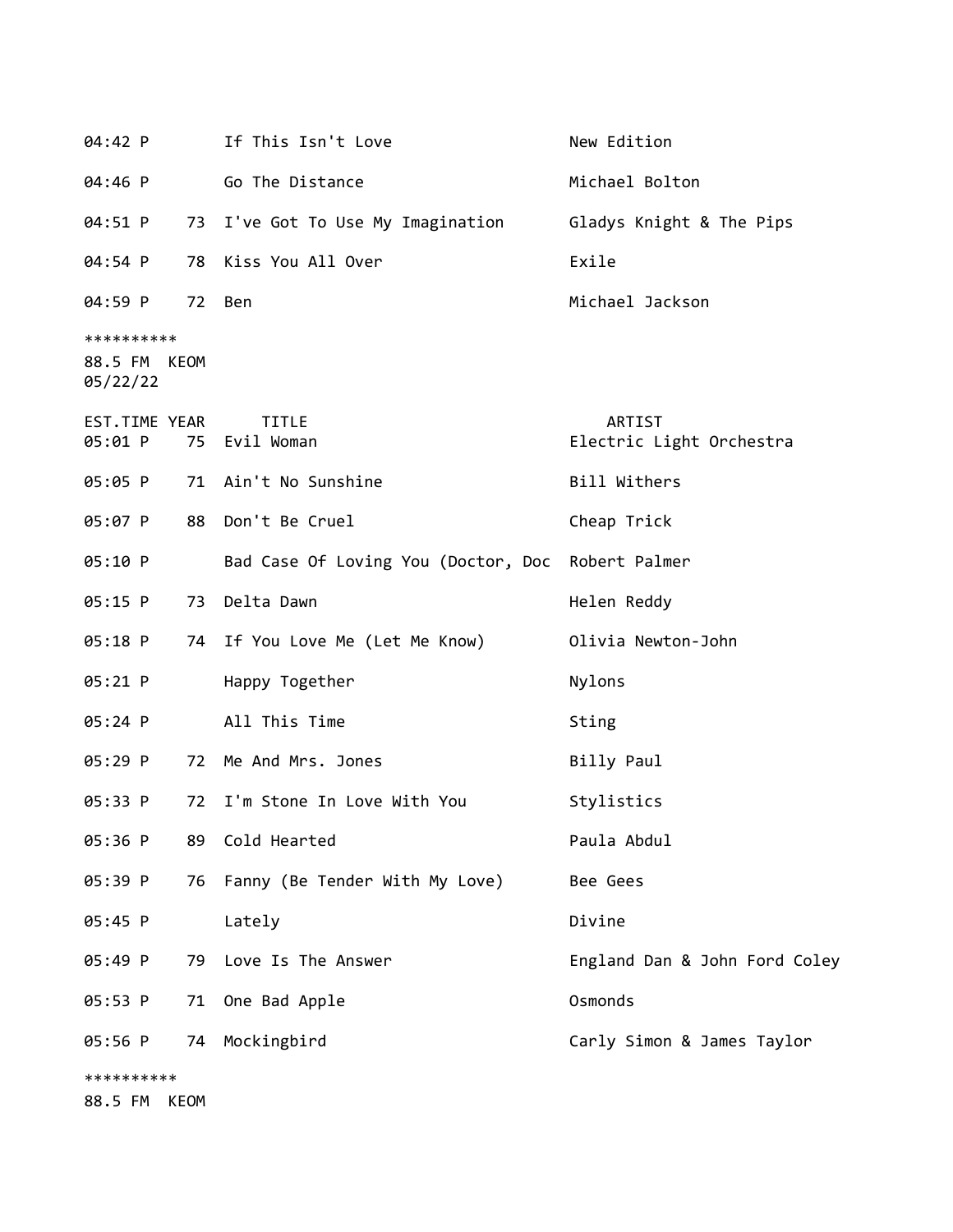05/22/22

| EST.TIME YEAR<br>06:01 P               |    | <b>TITLE</b><br>Tie A Yellow Ribbon Round The Ole O Tony Orlando & Dawn | <b>ARTIST</b>                 |
|----------------------------------------|----|-------------------------------------------------------------------------|-------------------------------|
| 06:04 P                                |    | 86 Is This Love                                                         | Survivor                      |
| 06:07 P                                |    | 77 Don't Give Up On Us                                                  | David Soul                    |
| 06:11 P                                |    | When You're Gone                                                        | Cranberries                   |
| 06:16 P                                |    | 90 Vogue                                                                | Madonna                       |
| 06:20 P                                |    | 73 The Love I Lost (Part 1)                                             | Harold Melvin & The Bluenotes |
| 06:24 P                                |    | 76 Love Is Alive                                                        | Gary Wright                   |
| 06:27 P                                |    | I Melt With You                                                         | Modern English                |
| 06:31 P                                |    | Lean On Me                                                              | Club Nouveau                  |
| 06:35 P                                | 77 | Just A Song Before I Go                                                 | Crosby, Stills & Nash         |
| 06:37 P                                | 90 | It Must've Been Love                                                    | Roxette                       |
| 06:42 P                                | 78 | Sweet Life                                                              | Paul Davis                    |
| 06:46 P                                | 73 | Yesterday Once More                                                     | Carpenters                    |
| 06:50 P                                |    | 87 Valerie                                                              | Steve Winwood                 |
| 06:54 P                                | 71 | If You Really Love Me                                                   | Stevie Wonder                 |
| 06:58 P                                | 75 | Lovin' You                                                              | Minnie Riperton               |
| **********<br>88.5 FM KEOM<br>05/22/22 |    |                                                                         |                               |
| EST.TIME YEAR<br>07:01 P               |    | <b>TITLE</b><br>79 You're Only Lonely                                   | ARTIST<br>J.D. Souther        |
| 07:05 P                                |    | Take Me Home, Country Roads                                             | John Denver                   |
| 07:08 P                                | 86 | Take Me Home                                                            | Phil Collins                  |
| 07:15 P                                | 74 | Lonely People                                                           | America                       |
| 07:17 P                                | 79 | Cool Change                                                             | Little River Band             |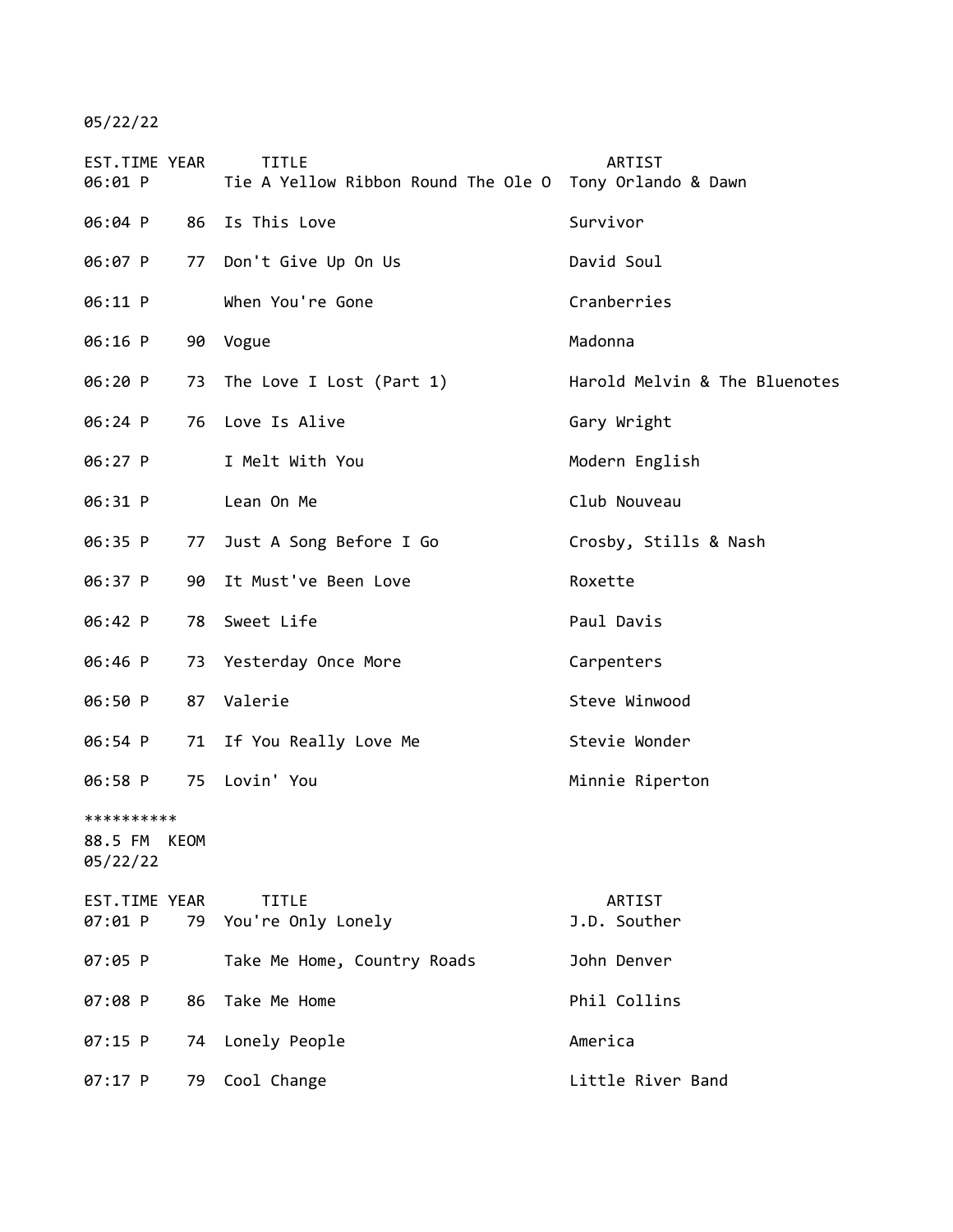| $07:21$ P                              |    | 82 The One You Love                 | Glenn Frey                    |
|----------------------------------------|----|-------------------------------------|-------------------------------|
| 07:25 P                                |    | Streets Of Philadelphia             | Bruce Springsteen             |
| 07:30 P                                | 75 | How Long                            | Ace                           |
| 07:33 P                                |    | 77 Feels Like The First Time        | Foreigner                     |
| 07:36 P                                |    | 87 (I've Had) The Time Of My Life   | Bill Medley & Jennifer Warnes |
| 07:41 P                                |    | Respect Yourself                    | Staple Singers                |
| 07:46 P                                |    | Here In My Heart                    | Chicago                       |
| 07:49 P                                |    | 79 You Can't Change That            | Raydio                        |
| 07:53 P                                |    | 74 I'm Not In Love                  | <b>10CC</b>                   |
| 07:58 P                                |    | 74 Tell Me Something Good           | Rufus                         |
| **********<br>88.5 FM KEOM<br>05/22/22 |    |                                     |                               |
| EST.TIME YEAR<br>08:01 P               | 77 | <b>TITLE</b><br>I Feel Love         | ARTIST<br>Donna Summer        |
| 08:07 P                                |    | 74 Dancing Machine                  | Jackson 5                     |
| 08:09 P                                |    | 82 Vacation                         | $Go-Go's$                     |
| 08:12 P                                |    | 70 After Midnight                   | Eric Clapton                  |
| 08:16 P                                | 76 | Love Hangover                       | Diana Ross                    |
| 08:20 P                                | 71 | Ιf                                  | <b>Bread</b>                  |
| 08:23 P                                |    | Love You Like I Never Loved You Bef | John O'Banion                 |
| 08:26 P                                | 90 | I'll Be Your Shelter                | Taylor Dayne                  |
| 08:30 P                                |    | I'm Still In Love With You          | Al Green                      |
| 08:33 P                                | 73 | Hello It's Me                       | Todd Rundgren                 |
| 08:37 P                                | 88 | Hands To Heaven                     | Breathe                       |
| 08:41 P                                |    | If Not For You                      | Olivia Newton-John            |
| 08:45 P                                |    | Simple Life                         | Elton John                    |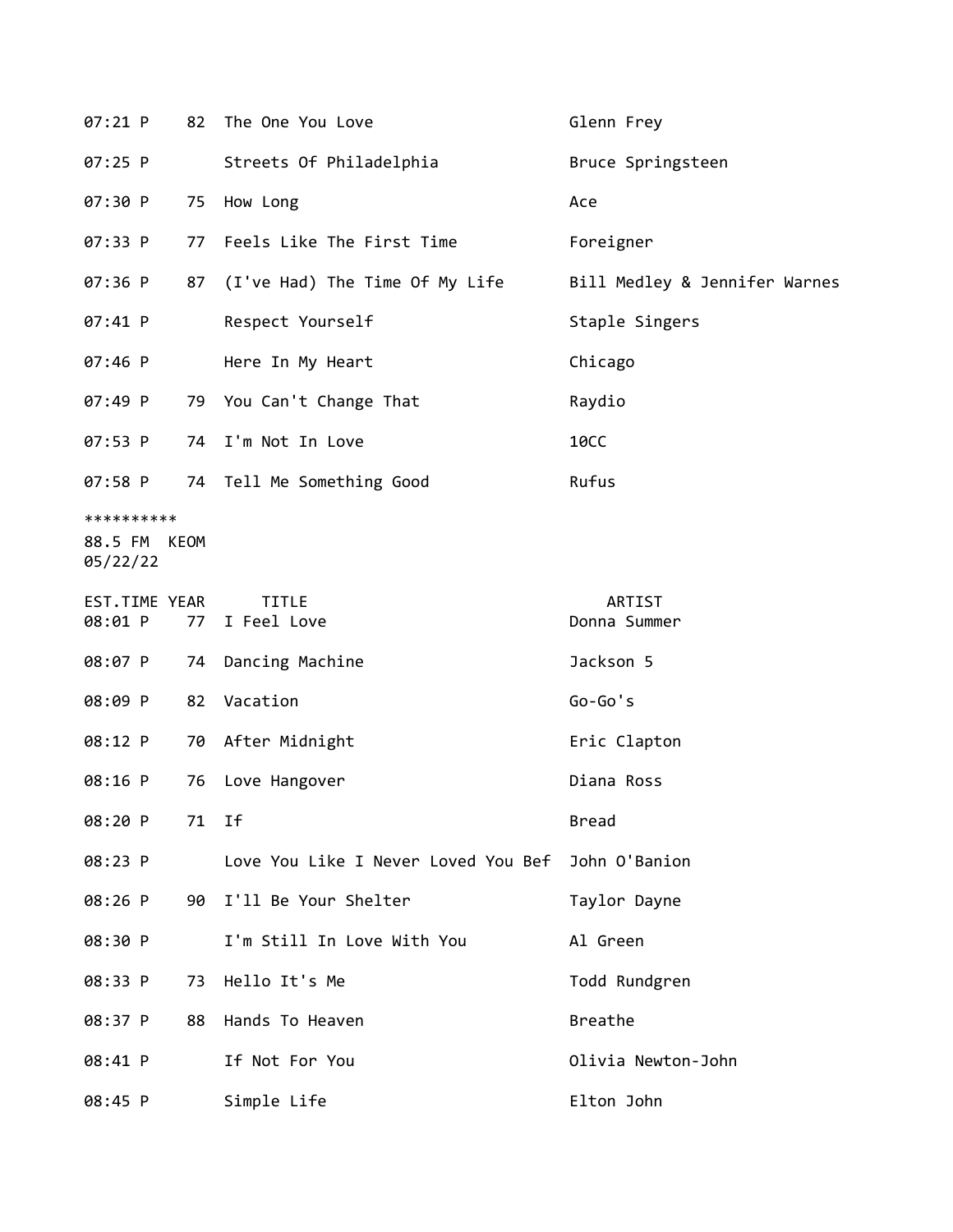08:50 P 77 Strawberry Letter #23 Brothers Johnson 08:53 P 72 The First Time Ever I Saw Your Face Roberta Flack 08:58 P 83 Jeopardy Greg Kihn Band \*\*\*\*\*\*\*\*\*\* 88.5 FM KEOM 05/22/22 EST.TIME YEAR TITLE ARTIST 09:02 P 78 Magnet And Steel Walter Egan 09:05 P 75 Wildfire Michael Martin Murphey 09:09 P 80 Heart Hotels **Dan Fogelberg** 09:12 P 87 Don't You Want Me Jody Watley 09:18 P 81 I Love A Rainy Night **Eddie Rabbitt** 09:21 P 91 Blowing Kisses In The Wind Paula Abdul 09:25 P 76 Evergreen Barbra Streisand 09:30 P 79 My Sharona **Knack** Knack 09:34 P 78 Got To Get You Into My Life Farth, Wind & Fire 09:38 P 83 Girls Just Want To Have Fun Cyndi Lauper 09:42 P Let The Music Play Shannon 09:45 P My Lovin' (You're Never Gonna Get I EnVogue 09:50 P On And On Gladys Knight & The Pips 09:53 P 79 Still Commodores 09:58 P 72 Baby Don't Get Hooked On Me Mac Davis \*\*\*\*\*\*\*\*\*\* 88.5 FM KEOM 05/22/22 EST.TIME YEAR TITLE ARTIST 10:01 P 79 I Want Your Love Chic 10:04 P 71 Superstar Carpenters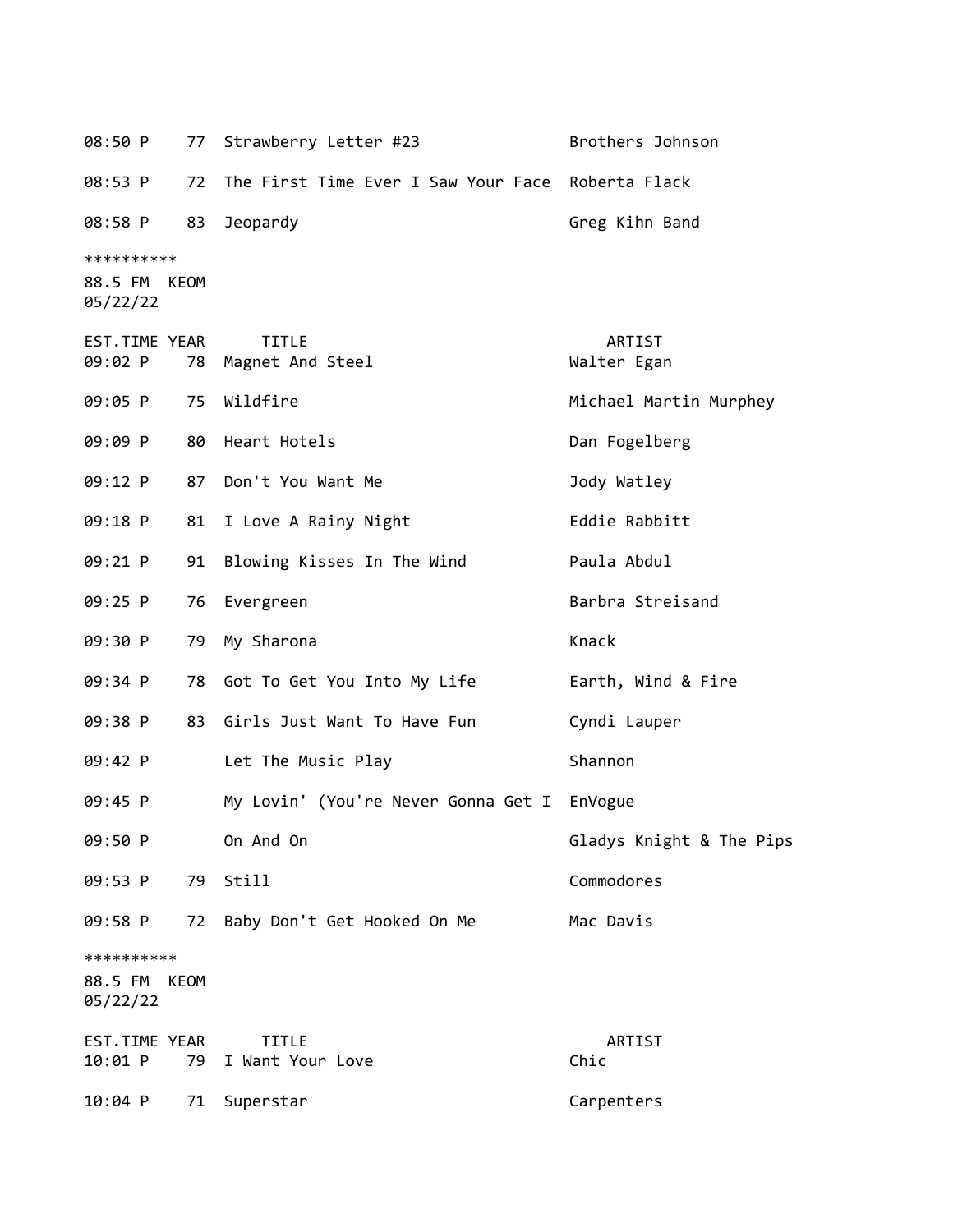| 10:08 P                  |    | 82 Steppin' Out                  | Joe Jackson                   |
|--------------------------|----|----------------------------------|-------------------------------|
| 10:12 P                  | 71 | Oye Como Va                      | Santana                       |
| 10:17 P                  | 76 | Disco Lady                       | Johnny Taylor                 |
| 10:22 P                  | 78 | Love Will Find A Way             | Pablo Cruise                  |
| $10:25$ P                | 89 | Soul Provider                    | Michael Bolton                |
| 10:29 P                  |    | Undercover Angel                 | Alan O'Day                    |
| 10:33 P                  | 75 | Cut The Cake                     | Average White Band            |
| 10:36 P                  | 85 | Heaven                           | Bryan Adams                   |
| 10:40 P                  |    | 74 Haven't Got Time For The Pain | Carly Simon                   |
| $10:45$ P                |    | If You Had My Love               | Jennifer Lopez                |
| 10:49 P                  | 79 | He's The Greatest Dancer         | Sister Sledge                 |
| 10:52 P                  | 76 | Bohemian Rhapsody                | Queen                         |
| $10:59$ P                | 73 | Heartbeat-It's A Love Beat       | DeFranco Family               |
| **********               |    |                                  |                               |
| 88.5 FM KEOM<br>05/22/22 |    |                                  |                               |
| EST.TIME YEAR            |    | <b>TITLE</b>                     | ARTIST                        |
| $11:02$ P                | 72 | I Need You                       | America                       |
| $11:05$ P                | 77 | Torn Between Two Lovers          | Mary MacGregor                |
| 11:09 P                  | 82 | Goody Two Shoes                  | Adam Ant                      |
| $11:12$ P                | 81 | Hearts                           | Marty Balin                   |
| $11:18$ P                |    | Thank God I Found You            | Mariah with Joe, & 98 Degrees |
| 11:22 P                  | 75 | Walking In Rhythm                | Blackbyrds                    |
| $11:25$ P                |    | In Your Eyes                     | Peter Gabriel                 |
| 11:30 P                  | 79 | Escape                           | Rupert Holmes                 |
| $11:34$ P                |    | Lullaby                          | Shawn Mullins                 |